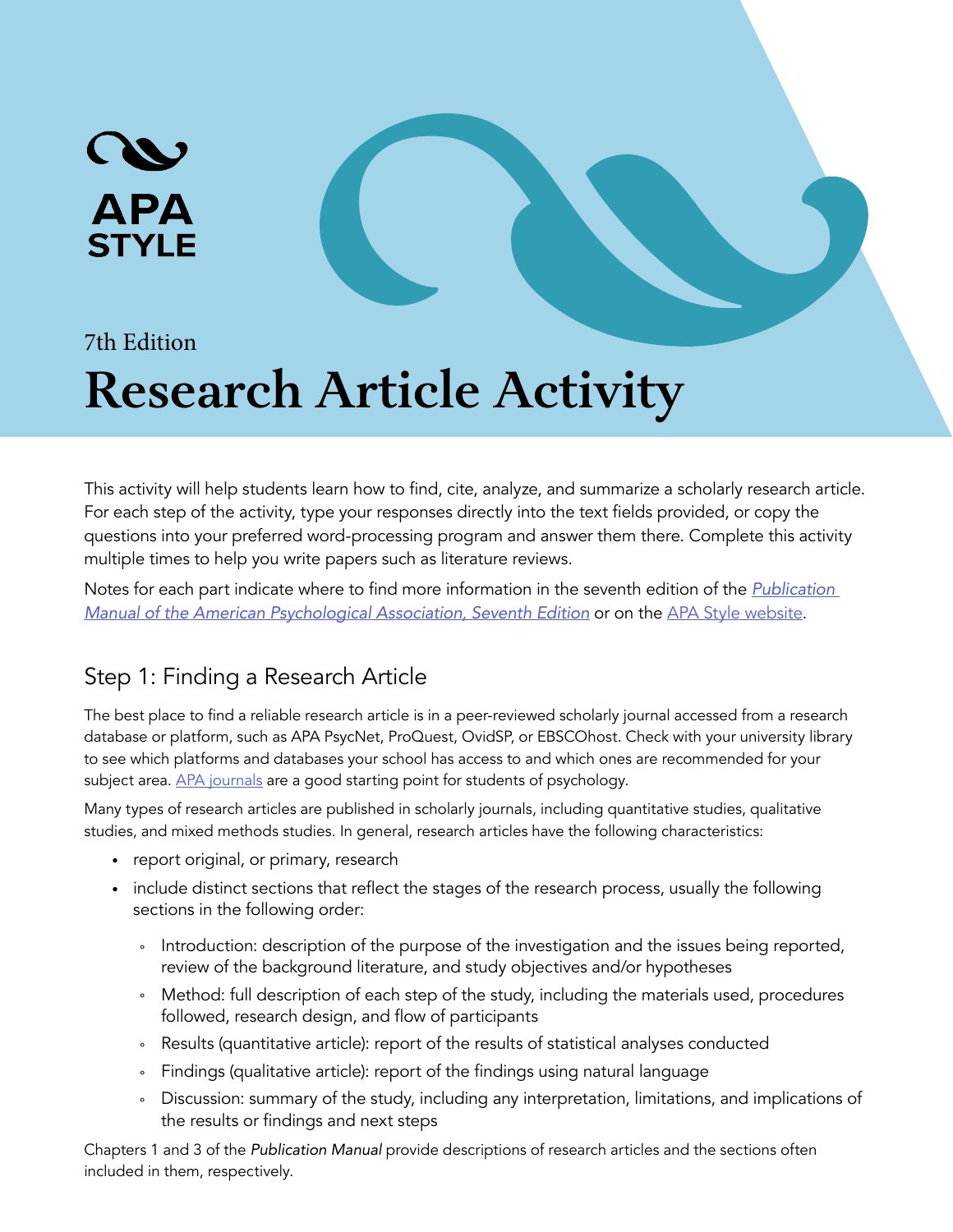### Step 2: Citing a Research Article

Once you have identified a research article on a topic of interest to you, create its reference list entry and in-text citation. The reference list entry allows readers to identify and retrieve the work, and the in-text citation serves as a simple and consistent way to refer to the article during the research and writing process.

### Reference List Entry

To create a reference list entry, gather the following information:

Author(s):

Year of publication:

Title of article:

Journal name:

Volume number:

Issue number:

Page range or article number:

DOI:

volume/issue/pages):

Or advance online publication (replaces

Now, use the information to create a reference list entry according to the [journal article reference examples.](https://apastyle.apa.org/style-grammar-guidelines/references/examples/journal-article-references)

Reference list entry (remember to apply hanging indent in your paper):

#### In-Text Citations

Use the author and year information from your reference list entry to [create the in-text citations](https://apastyle.apa.org/style-grammar-guidelines/citations/basic-principles/author-date).

Parenthetical in-text citation:

Narrative in-text citation: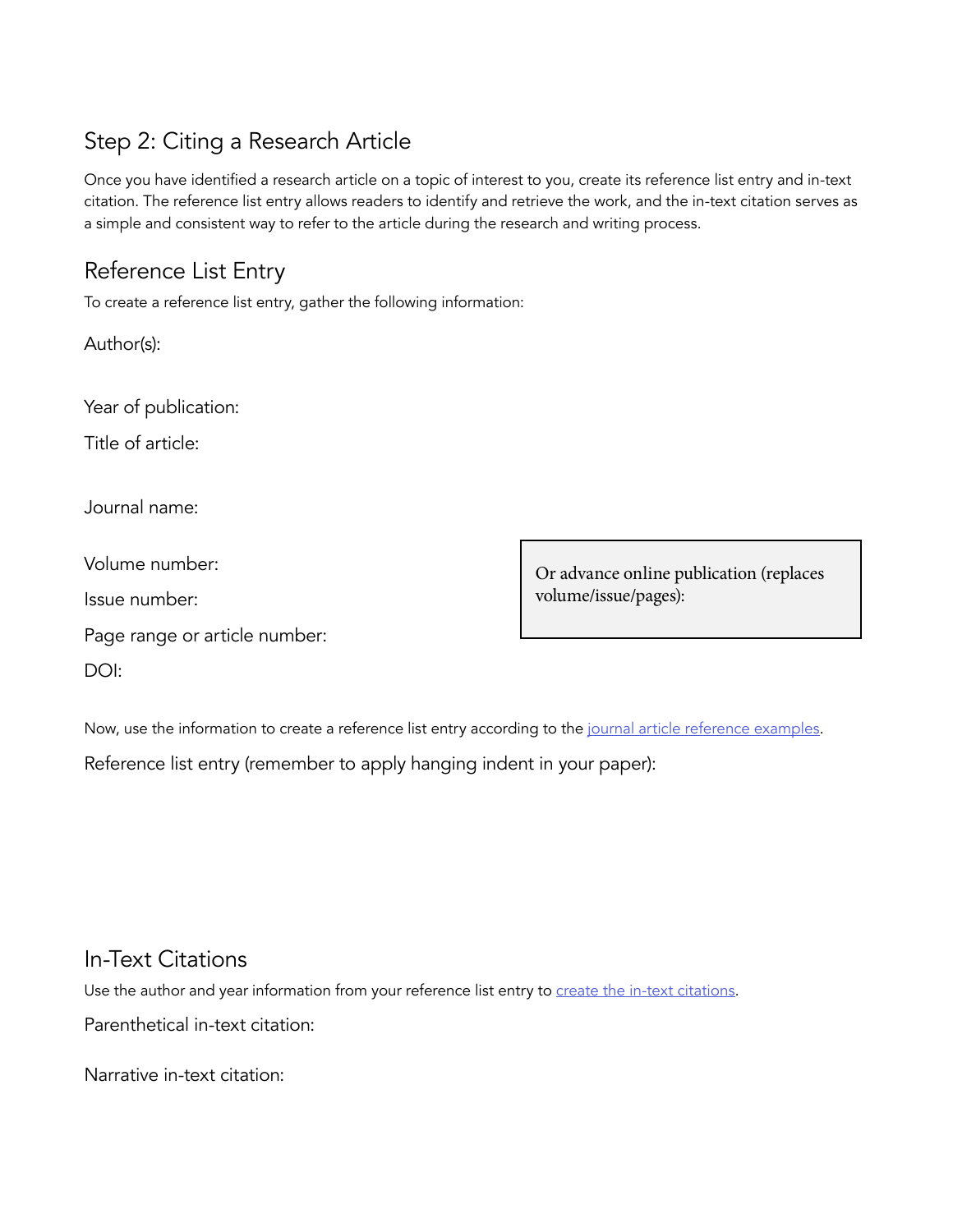#### Step 3: Analyzing a Research Article

Research articles are typically dense with information. The following questions provide an organized way for you to break down the parts of the research article and understand its purpose, methods, findings, and implications.

#### Introduction

- 1. What is the topic of the article?
- 2. What is the study hypothesis (or hypotheses)?
- 3. What type of research was conducted (e.g., quantitative, qualitative, or mixed methods empirical study or meta-analysis) or what was the paper type (e.g., literature review, replication)?

#### Method

- 4. How many people (or nonhuman animals) participated in the study?
- 5. Who were the participants? Describe from where they were recruited (e.g., college student subject pool) and all relevant personal characteristics (e.g., age, gender, race or ethnicity).
- 6. Where was the study conducted (e.g., online, lab, home, school, work, hospital, clinic)?
- 7. What tests or measures were collected (e.g., surveys, questionnaires)?

8. What analyses were conducted (e.g., correlation, *t* test, chi-square test, analysis of variance, thematic)?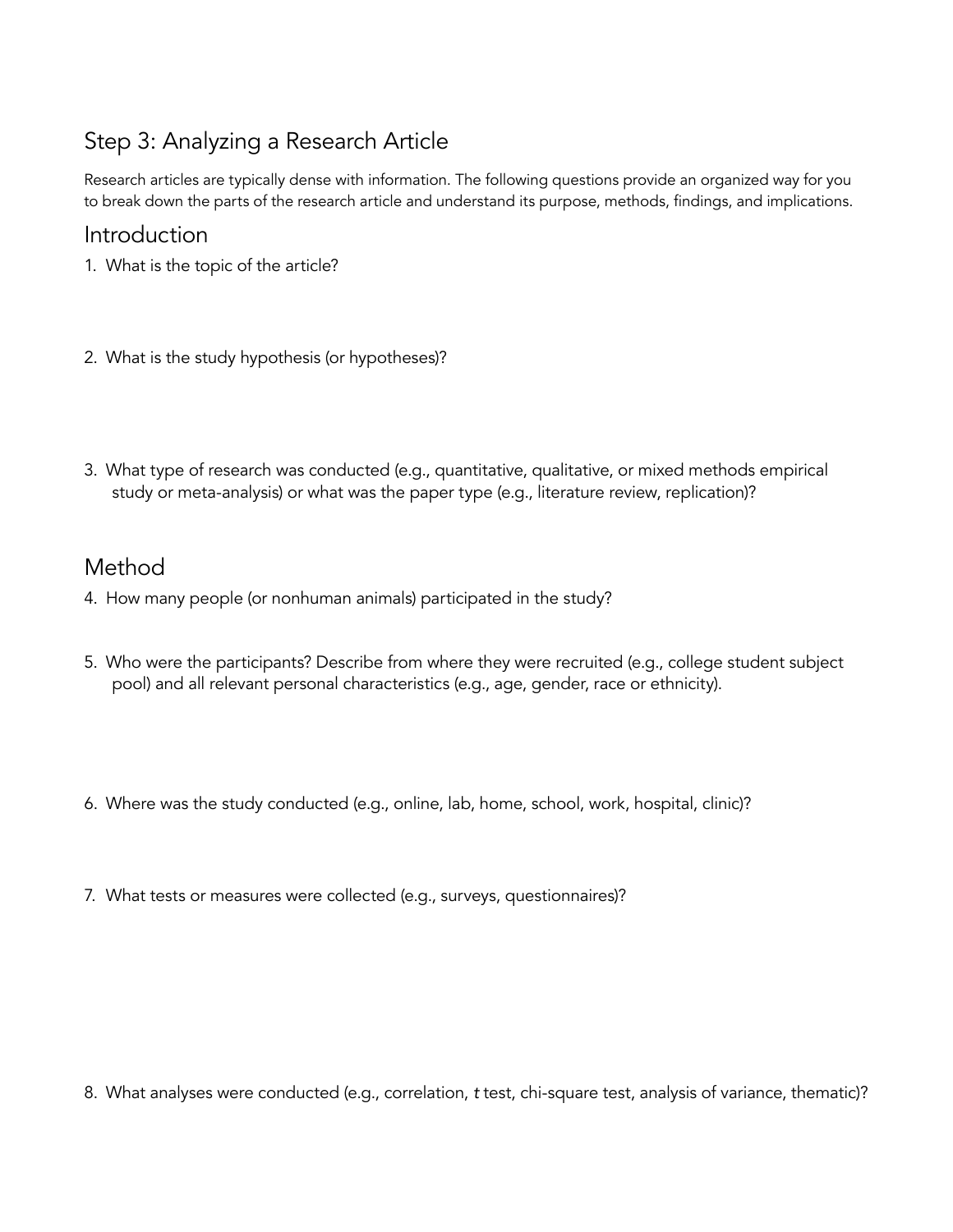#### Results or Findings

9. What are the main results or findings from the study?

10. If there are tables and/or figures, what types of tables (e.g., demographic, correlation) and/or figures (e.g., bar graph, participant flow) are they? What important information do they convey?

Discussion 11.What are the main conclusions of the research?

12. To whom do the results or findings apply? Can they be generalized to all people in all places, to certain subsets of people, or something else?

13. What are the strengths and limitations of the study?

14. What are areas for further investigation on this topic?